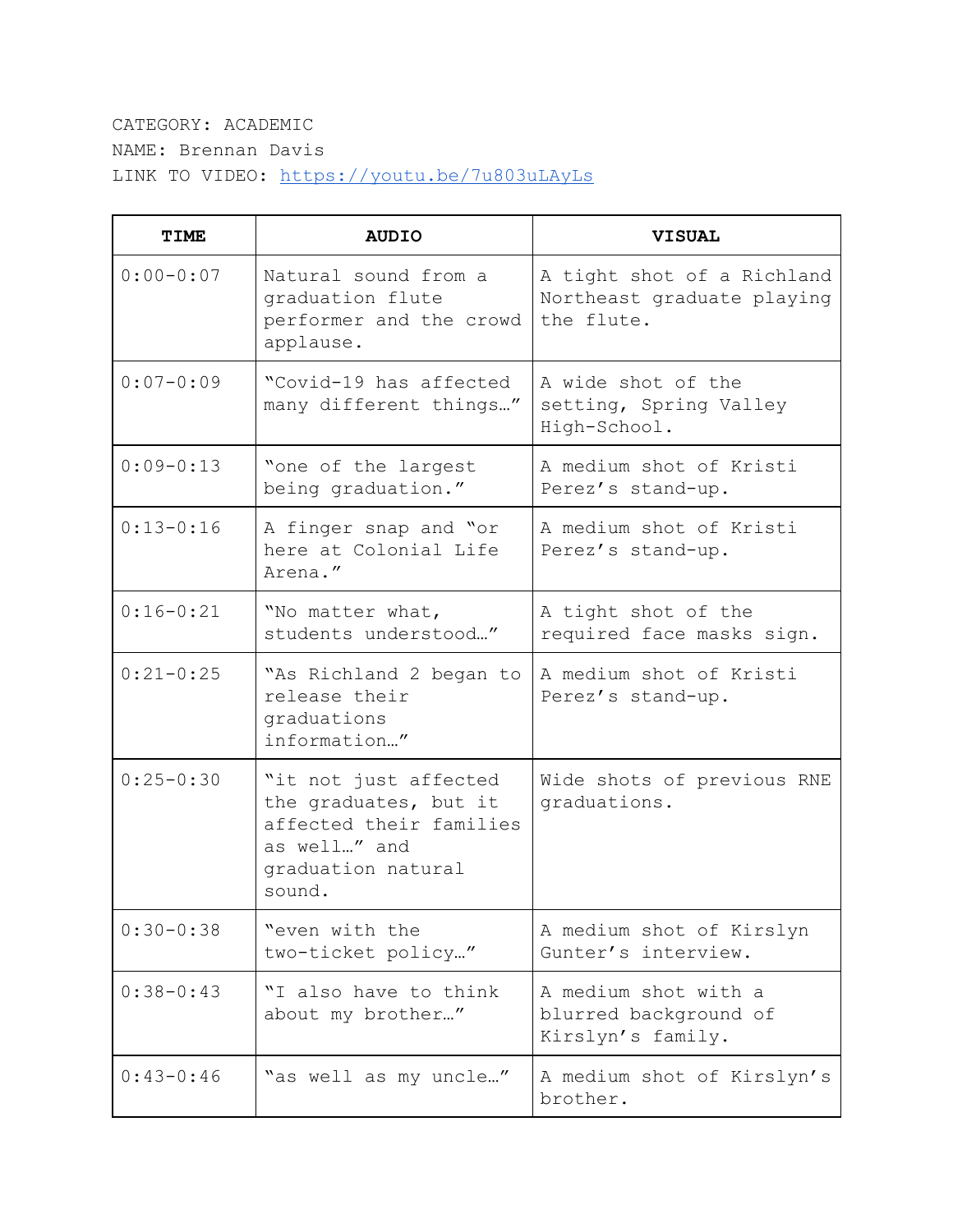| $0:46-0:51$   | "if I don't at least<br>ask them"                                                                                       | A medium shot of Kirslyn<br>Gunter's interview.              |
|---------------|-------------------------------------------------------------------------------------------------------------------------|--------------------------------------------------------------|
| $0:51 - 0:56$ | "they'll feel like all<br>that they've put up<br>with me" and<br>graduation natural<br>sound.                           | Wide shots of previous RNE<br>graduations.                   |
| $0:56 - 0:59$ | "Rona thought she had<br>us, but she didn't," a<br>natural sound pop.                                                   | A wide of Dr. Suber's 2020<br>graduations speech.            |
| $0:59 - 1:02$ | "So this year we're<br>going to the Colonial<br>center"                                                                 | A bust shot of Dr. Subers<br>Zoom interview.                 |
| $1:02 - 1:07$ | "They are continuing to<br>limit the number of<br>tickets that seniors<br>can get." and<br>graduation natural<br>sound. | Wide shots of previous RNE<br>graduations.                   |
| $1:07 - 1:13$ | "the Colonial center<br>has said that all of<br>our graduates can only<br>have two tickets"                             | A bust shot of Dr. Subers<br>Zoom interview.                 |
| $1:13 - 1:35$ | "The class of 2020 was<br>only allowed two<br>tickets at<br>graduations" and sound<br>effects.                          | A segment using graphics<br>to visualize the sound<br>bites. |
| $1:35 - 1:51$ | "It actually started<br>because we were on a<br>face-time call"                                                         | A medium shot of Kirslyn<br>Gunter's interview.              |
| $1:51 - 1:55$ | "We created a petition.<br>We wanted to represent<br>everybody from Richland<br>2''                                     | A medium shot of Elijah<br>Slater's interview.               |
| $1:55 - 1:58$ | "So that goes from<br>Spring Valley to Ridge                                                                            | Wide shots of Spring<br>Valley, Ridge View, and              |